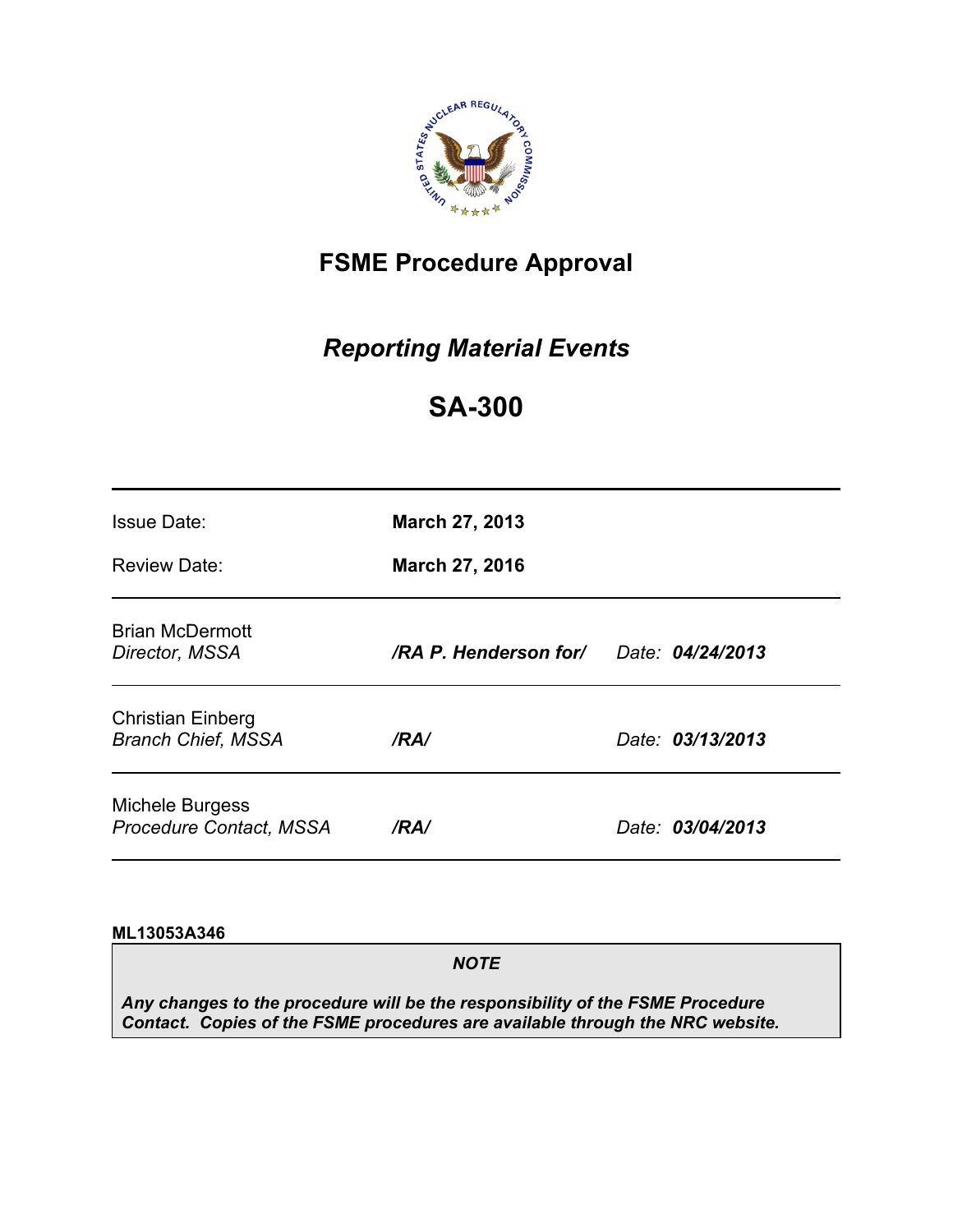

**Page: 1 of 7 Issue Date: 3/27/2013** 

## **I. INTRODUCTION**

This procedure establishes a process for the collection, control, and preliminary review of nuclear material events that have been reported to NRC by the Agreement States.

#### **II. OBJECTIVES**

- A. To provide guidance for use by the Agreement States on reporting nuclear material events to NRC.
- B. To provide guidance to NRC staff in the collection, coordination, and preliminary review of nuclear material events reported by the Agreement States.

#### **III. BACKGROUND**

- A. The Atomic Energy Act (AEA) allows the Commission to enter into an Agreement with a State to transfer regulatory authority over certain nuclear materials. In accordance with provisions contained in the AEA and the Energy Reorganization Act, and compatible Agreement State regulations, NRC and Agreement State licensees are required to report the occurrence of incidents and events involving the use of nuclear materials to the appropriate regulatory agency. For purposes of compatibility, the Agreement States report to NRC those incidents and events reported to them by their licensees or non-licensees that involve the use of nuclear materials.
- B. The information collected on exposures, medical events, lost material, equipment failures, etc., that have occurred involving the licensed and unlicensed use of nuclear materials is invaluable in assessing trends or patterns, identifying generic issues or generic concerns, and recognizing any inadequacies or unreliability of specific equipment or procedures. The reported information is critical for initiating a timely and effective response to security-related events and will significantly aid in understanding why the event occurred and identifying any actions necessary to improve the effectiveness of NRC and Agreement State regulatory programs. The information is also used in preparation of NRC's annual performance report to Congress, the NRC's annual report to Congress on abnormal occurrences, and to support the United States' commitment to report to the International Atomic Energy Agency's (IAEA) international database of significant events.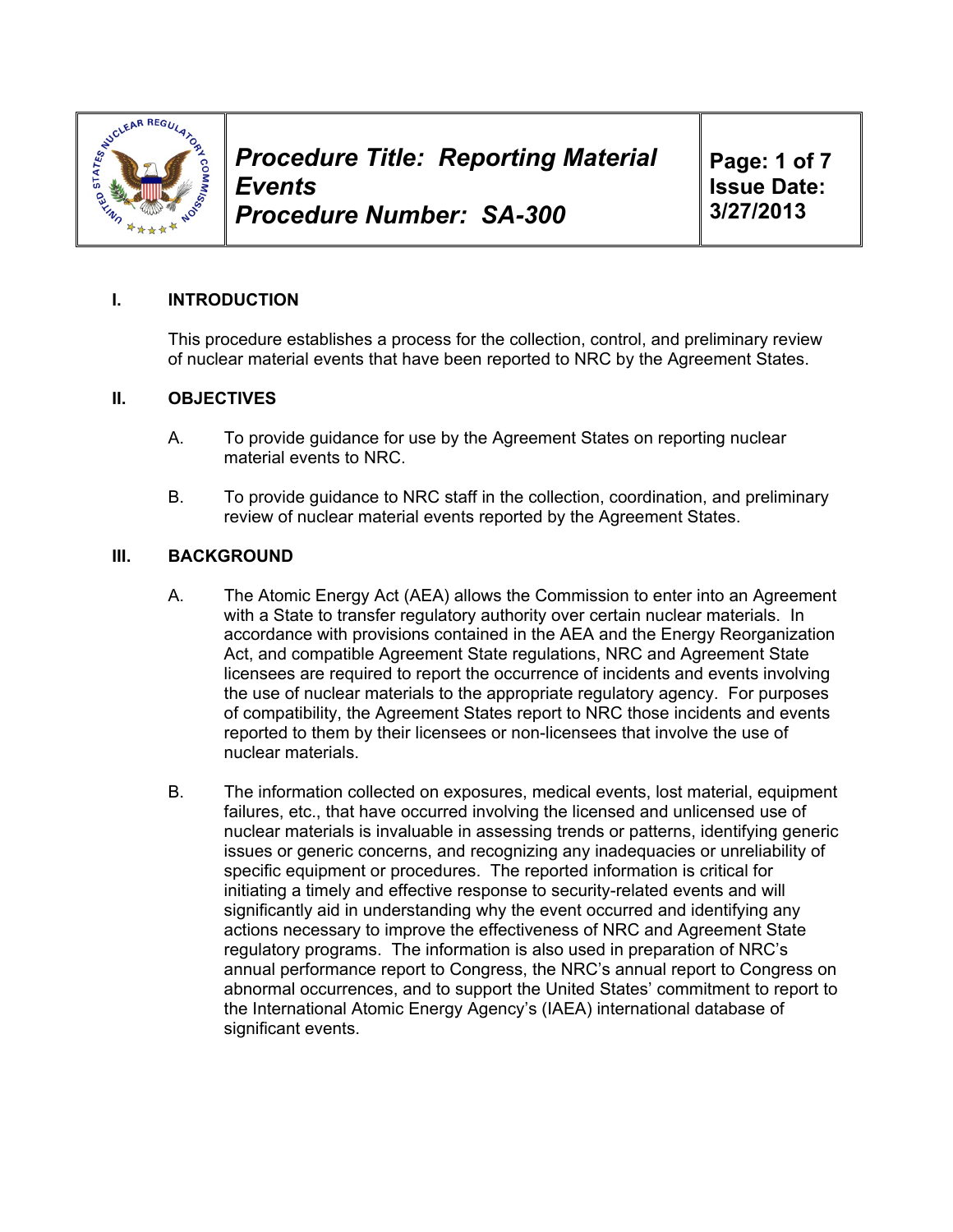C. Nuclear Material Events Database (NMED)

NMED contains a historical collection of information on the occurrence, description, and resolution of events involving the use of nuclear material in the United States (source, byproduct, and special nuclear material). NMED accommodates the sharing of nuclear material event data submitted by Agreement States, NRC licensees, and other non-licensed entities. NMED is managed by NRC's Office of Federal and State Materials and Environmental Management Programs (FSME). The NMED contractor is responsible for coding and quality control of information with general oversight from the NRC NMED Project Manager.

# **IV. ROLES AND RESPONSIBILITIES**

- A. The Director, FSME's Division of Materials Safety and State Agreements (MSSA), or designee, participates in NRC management review and evaluation of Agreement State response to nuclear material events that have been identified by NRC as requiring notification to the NRC within 24 hours of the State's discovery of the event.
- B. The Branch Chief, Radioactive Materials Safety Branch (RMSB), MSSA, or designee, is responsible, in cooperation with other Divisions within FSME, the Office of Nuclear Material Safety and Safeguards (NMSS); the Office of Nuclear Security and Incident Response (NSIR); the Office of Nuclear Regulatory Research (RES); and the NRC Regions, for the collection, coordination and review of reports of incidents and events reported to the NRC by the Agreement States. This includes the identification and review of events that may: 1) meet the abnormal occurrence (AO) criteria; 2) constitute a generic issue or concern; and 3) require notification to another entity such as the IAEA, or Congress. The NRC Operations Center receives notifications of events requiring notification to NRC within 24 hours. NSIR staff participates in the review and evaluation of security-related material events.
- C. The Regional State Agreements Officer (RSAO) is a designated staff member, in an NRC regional office, who serves as the point of contact for the region and MSSA regarding Agreement State radiation control programs. RMSB staff should coordinate with the appropriate RSAO, regarding the receipt of a reportable event(s) requiring NRC notification within 24 hours.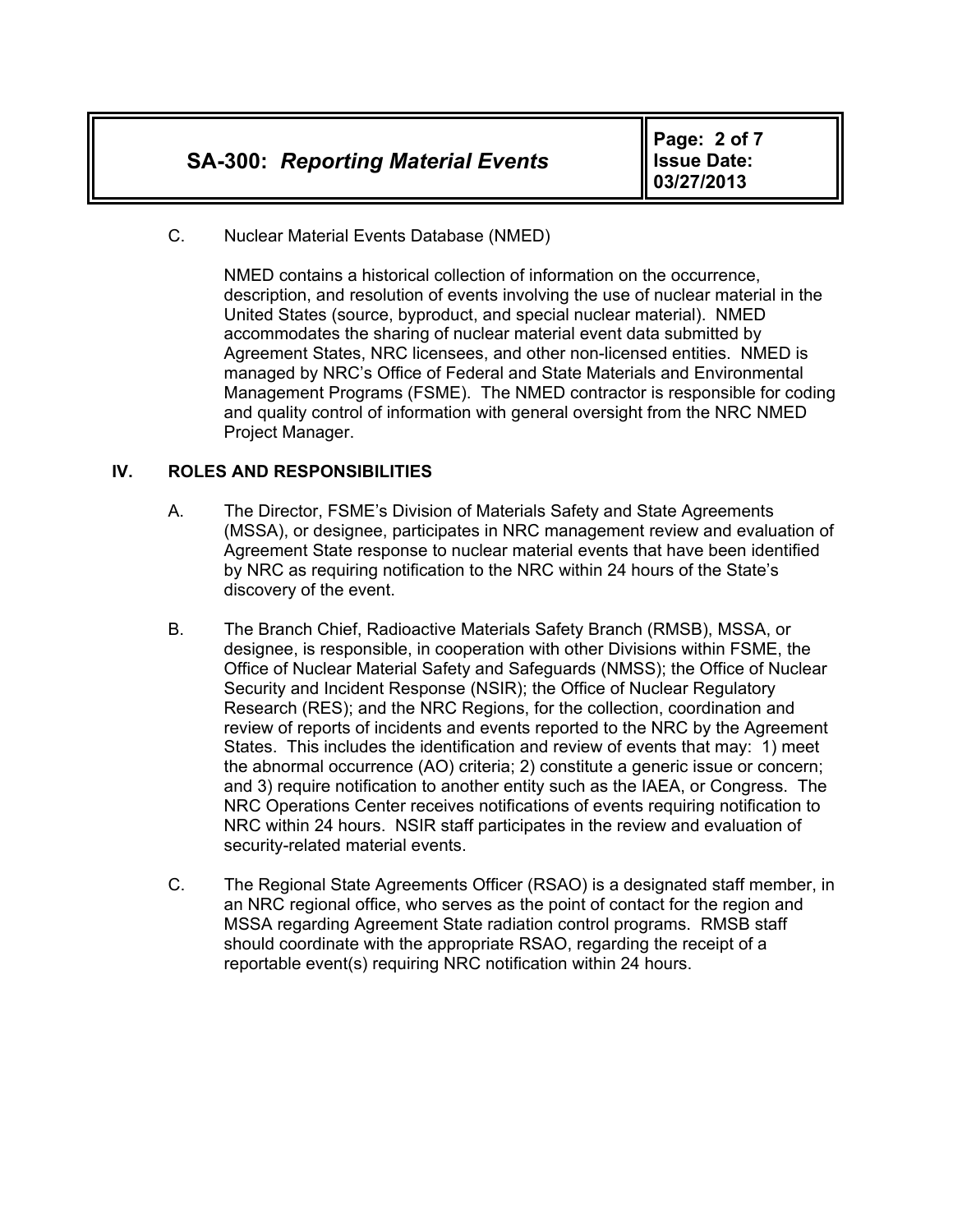#### **V. GUIDANCE**

A. Guidance for Agreement States

Agreement States should follow the guidance presented in the Appendix to this procedure entitled, *Handbook on Nuclear Material Event Reporting in the Agreement States*.

- B. Guidance for NRC Staff upon Receipt of an Event Report directly from the Agreement State
	- 1. Reports of Events Requiring Notification within 24 Hours

The following actions should be taken upon receipt of a report of an event requiring notification within 24 hours from an Agreement State. Receipt of such reports should occur infrequently since guidance to the Agreement States stipulates that reports for these events should be provided directly to the NRC Operations Center at (301) 816-5100.

- a. For reports received via phone, direct the Agreement State representative to call the NRC Operations Center's Headquarters Operations Officer (HOO) to report the event. If staff has reason to believe that the HOO was not informed, the Branch Chief, RMSB, should be contacted for follow-up with the Agreement State.
- b. For reports received via other means (e.g., fax, email, hard copy), immediately forward to the HOO.
- 2. Reports of Events Requiring 5 60 Day Notification
	- a. Provide a copy of the written (Hard Copy) event report to the RMSB Branch Chief or designee. This can be accomplished by providing the report directly to the Branch Chief, RMSB or designee, or by placing the report in NRC's Agency wide Documents Access and Management System (ADAMS) (using NRC's guidance on handling sensitive information (e.g., personal privacy, proprietary, safeguards, and/or sensitive unclassified nonsafeguards information (SUNSI)), and providing the RMSB Branch Chief or designee with the ADAMS Accession Number. A copy of the event report should also be provided to the NMED contractor through the NRC NMED Project Manager. It should be noted that the Agreement States should send electronic copies using the NMED local Agreement State software, or the "Upload" function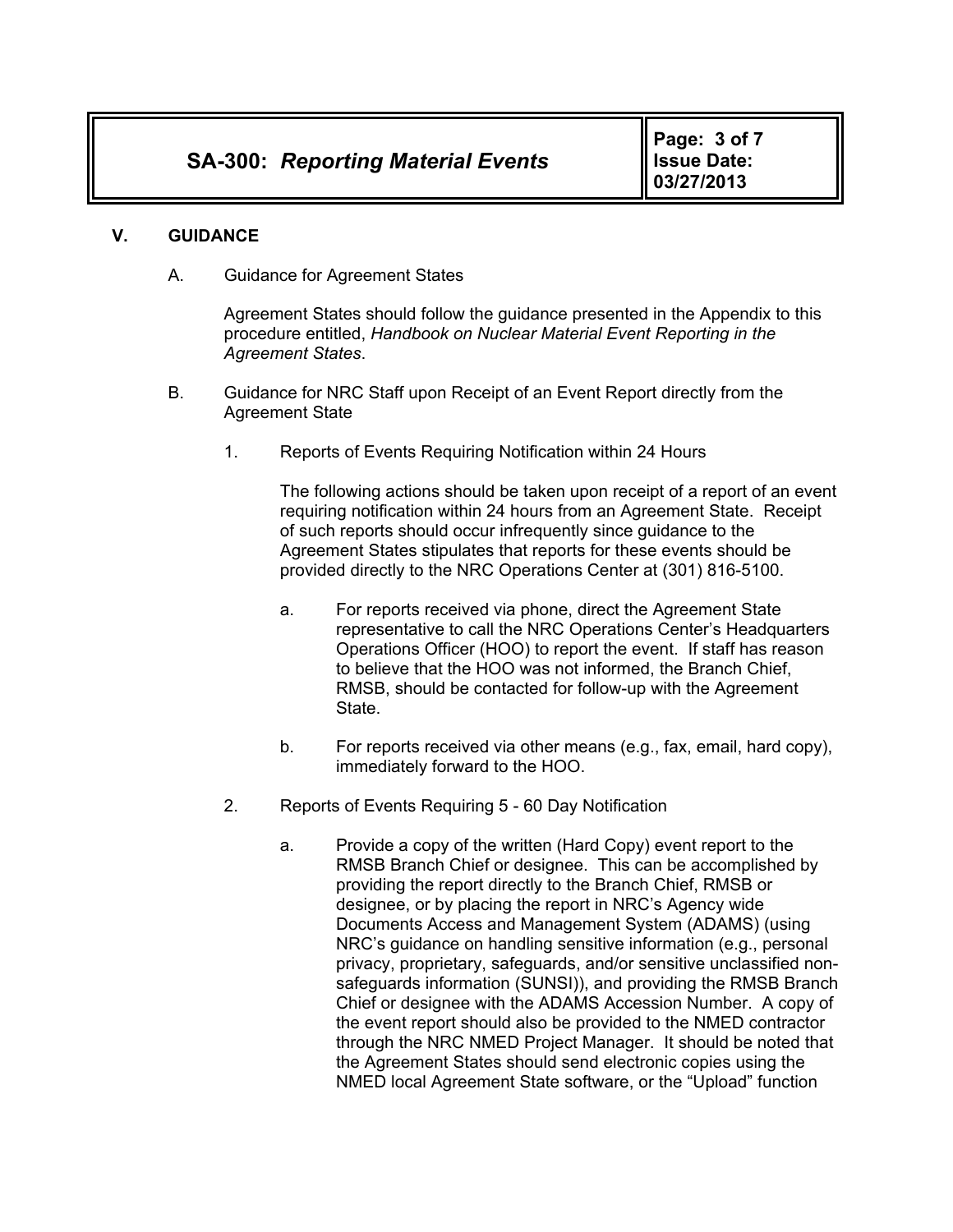# **SA-300:** *Reporting Material Events*

**Page: 4 of 7 Issue Date: 03/27/2013** 

on the NMED website. Please note that if the information provided by the Agreement State includes sensitive information (e.g., personal privacy, SUNSI, etc.) the Agreement State should be asked to provide a bracketed copy of the information that identifies the information that should be protected and a redacted copy of the information that deletes such information.

- b. If it is not clear whether the report involves an event that requires notification within 24 hours, follow the procedure for reporting an event that requires reporting to the NRC within 24 hours.
- C. Additional Guidance for RMSB Staff and RSAOs
	- 1. NRC Regional and RMSB Event Review
		- a. Regional Review: Event Reports shall be reviewed by the RSAO in accordance with regional processes.
		- b. RMSB Review: Event Reports shall be reviewed by the RMSB staff in accordance with RMSB procedures. Events are reviewed to identify:
			- (i) Any concerns or issues that, in accordance with the NRC Strategic Plan performance goals and measures, could have significant impact on public health and safety, security and/or the environment; (and as required by Congress under the Government Performance Results Act (GPRA)).
			- (ii) Events that may be reportable to another entity such as IAEA.
			- (iii) Events that meet the AO criteria, for inclusion in the annual AO report to Congress. Draft AO reports and draft reports to other entities will be coordinated with the Agreement States.
			- (iv) Events that should be forwarded to other Branches or Divisions within FSME for awareness and further assessment as warranted.
	- 2. Reports of Events Requiring Notification Within 24 Hours
		- a. Reports to NRC from Agreement States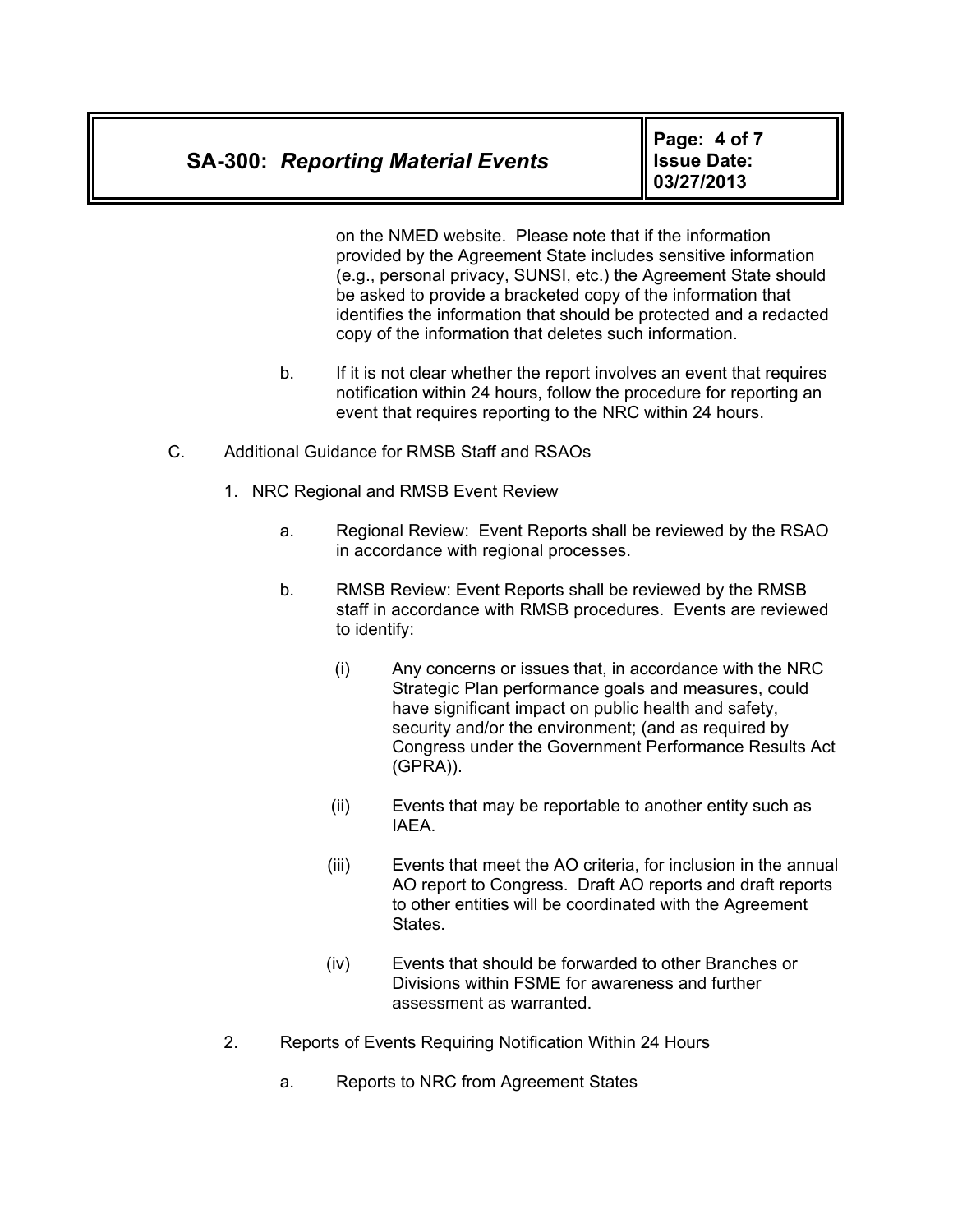**Page: 5 of 7 Issue Date: 03/27/2013** 

- (i) Events reported to the HOO shall be reviewed by RMSB, using RMSB's standard procedures for event coordination and assessment.
- (ii) If an event is identified that was not previously reported to the NRC by the Agreement State within the 24-hour reporting requirement, RMSB should notify the appropriate RSAO. The RSAO will contact the Agreement State to obtain information and, if determined to be reportable, direct the Agreement State to report the event to the NRC Operations Center. Conversely, the RSAO will notify RMSB if they identify such an event.
- $(iii)$  If an event is identified as a potential AO; and/or is reportable to the International Nuclear and Radiological Event Scale (INES); or if an event indicates the possible presence of a generic concern or issue, RMSB should notify the appropriate RSAO. Conversely, the RSAO will notify RMSB if they identify such an event. The RSAO is the primary contact for resolving with the Agreement State any issues or necessary follow-up actions related to the event. RMSB is the primary contact for coordination of these issues at NRC Headquarters.
- 3. Reports of events requiring 5 60 day reporting to NRC will be placed in ADAMS and NRC's NMED Project Manager should be notified of all nonpublic documents. Agreement States should not provide information that is considered to be sensitive (e.g., personal privacy, proprietary, safeguards, and/or SUNSI related). If such information is required to describe the event, the Agreement State should provide a bracketed copy of the information that identifies the information that should be protected and a redacted copy of the information that deletes such information.
- 4. Requests for Additional Information
	- a. NRC staff may contact Agreement States for additional information on events that pose or could pose risks to public health and safety, security and/or the environment. Such requests, normally initiated by the RSAO or NRC's Operations Center staff, would occur on an as needed basis, possibly within hours to a few days of notification of the event occurrence.
	- b. The RSAO, or a designee, may contact Agreement States for additional event information for events not considered to pose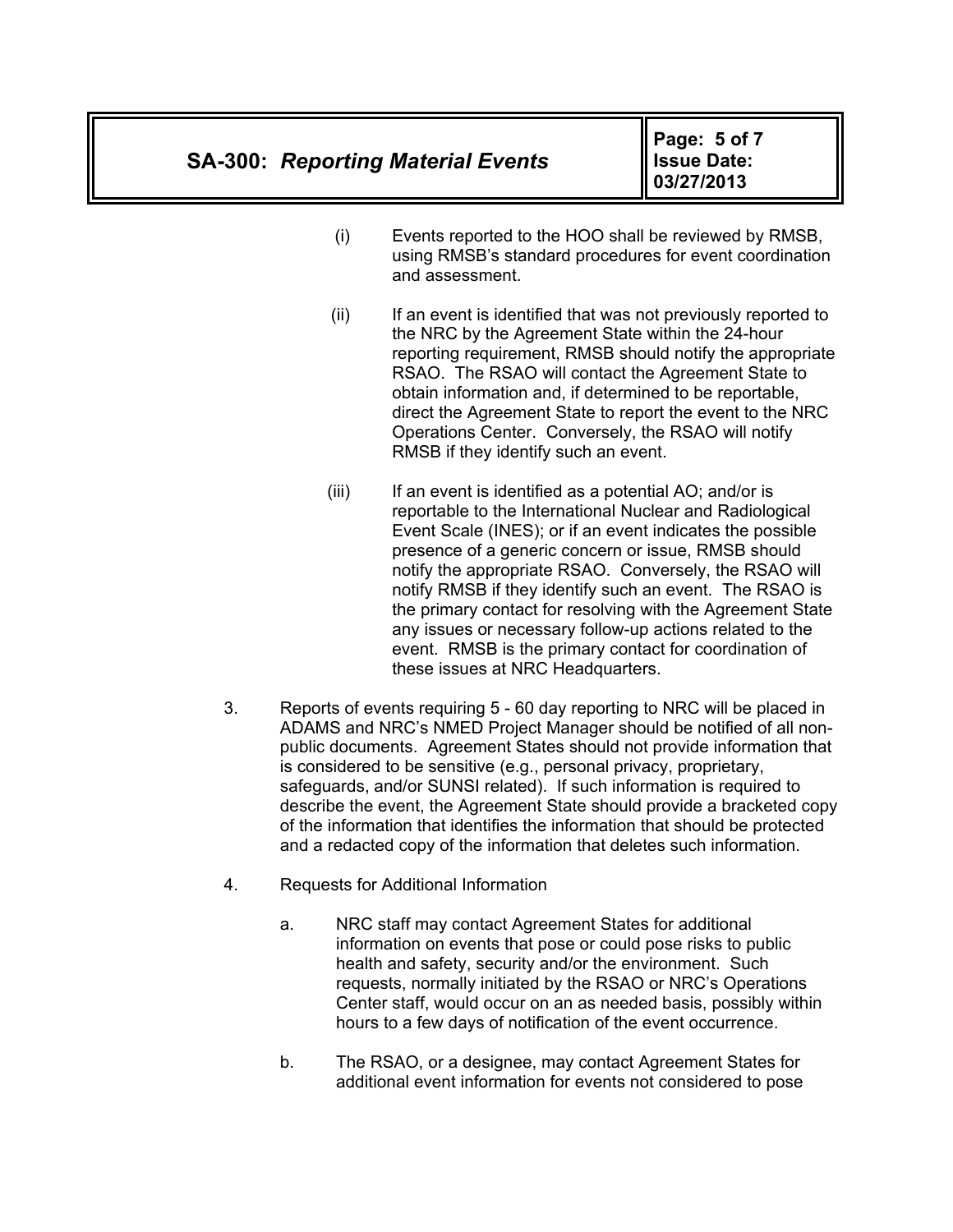**Page: 6 of 7 Issue Date: 03/27/2013** 

risks to public health and safety, security and/or the environment. Standard procedure is to allow at least 30 days before making such requests to provide reasonable time for State review and evaluation, and submission of follow-up information. A request for follow-up information may also be sent routinely via email by the NMED contractor, (e.g., when the NMED record is incomplete after 60 days from the date reported to the regulatory agency).

- 5. Agreement States Updates to NMED
	- a. Agreement States are requested to update the NMED event record in a timely manner until the event has been resolved and closed.
	- b. Periodically, NRC staff may be requested by management to provide information regarding the status of event reporting by the Agreement States. Information provided by the Agreement State and collected and maintained in NMED should be used by staff to evaluate the effectiveness and completeness of Agreement State event information. See FSME Procedure SA-100, *Implementation of the Integrated Materials Performance Evaluation Program (IMPEP*) and SA-105*, Reviewing the Common Performance Indicator, Technical Quality of Incident and Allegation Activities.*

## **VI. APPENDIX**

*Handbook on Nuclear Material Event Reporting in the Agreement States*.

## **VII. REFERENCES**

- 1. *Policy Statement on Adequacy of and Compatibility of Agreement State Programs*, published in the Federal Register, 62 FR 46517 (September 3, 1997).
- 2. NRC Management Directive 5.6 *Integrated Material Performance Evaluation Program (IMPEP)*, February 26, 2004.
- 3. NRC Management Directive 6.4, *Generic Issues Program*, November 17, 2009.
- 4. NRC Management Directive 8.1, *Abnormal Occurrence Reporting Procedure*, September 9, 2011.
- 5. NRC Management Directive 8.5, *Operational Safety Data Review,* December 23, 1997.
- 6. FSME Procedure SA-100, *Implementation of the Integrated Materials Performance Evaluation Program (IMPEP).*
- 7. FSME Procedure SA-105, *Reviewing the Common Performance Indicator, Technical Quality of Incident and Allegation Activities*.